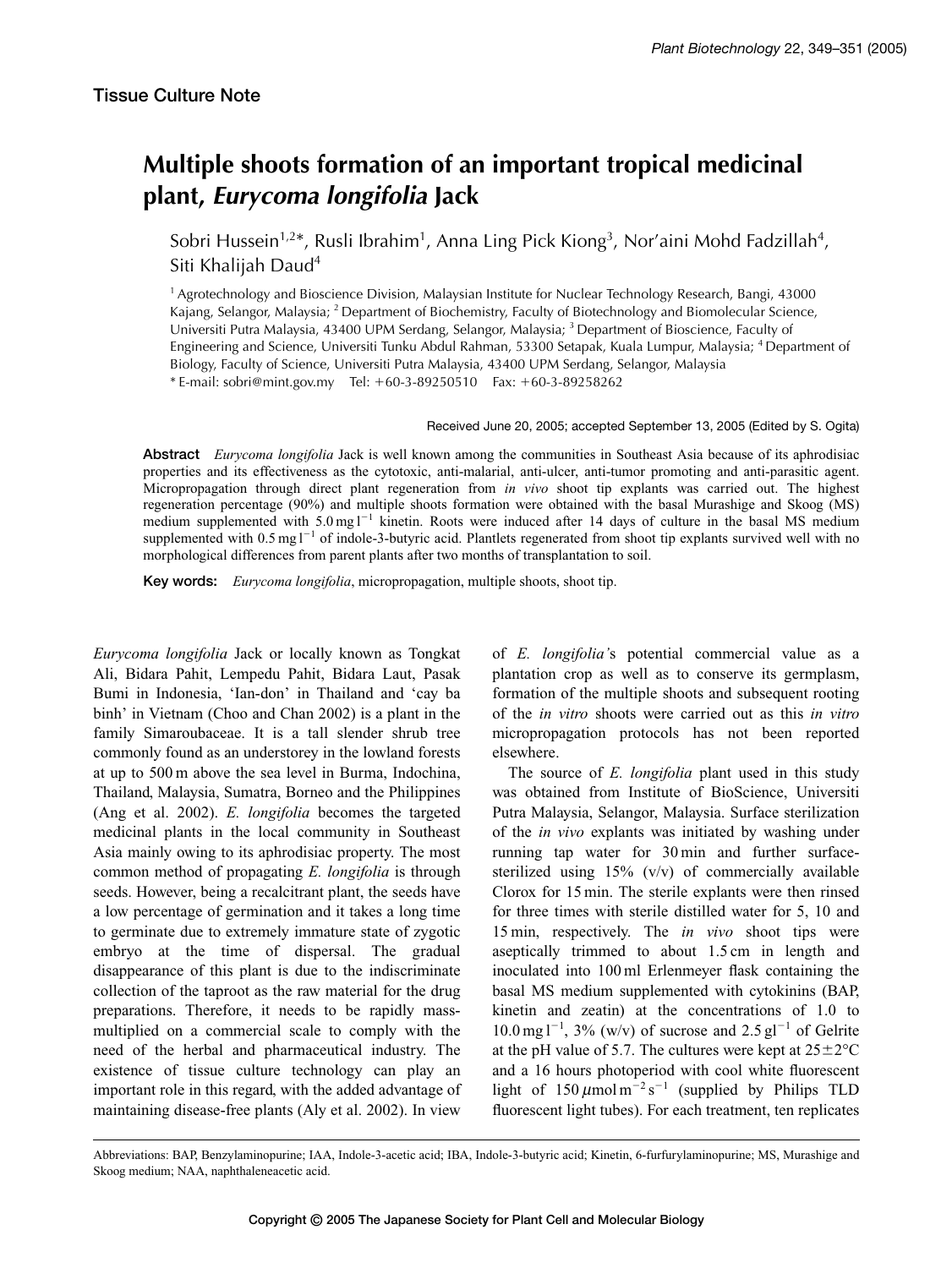| Concentrations of<br>kinetin (mg $1^{-1}$ ) | Regeneration <sup>1</sup><br>$(\%)$ | Number of<br>shoots <sup>1</sup> | Stem length <sup>1</sup><br>(cm) | Number of<br>leaftelts <sup>1</sup> | Number of<br>rachis <sup>1</sup> | Number of<br>leaflets per rachis <sup>1</sup> |
|---------------------------------------------|-------------------------------------|----------------------------------|----------------------------------|-------------------------------------|----------------------------------|-----------------------------------------------|
| 0.0                                         | 30a                                 | $1.0 \pm 0.2 a$                  | $1.5 \pm 0.2 a$                  | $3.0 \pm 0.5 a$                     | $1.0\pm0.2 a$                    | $3.0 \pm 0.4 a$                               |
| 1.0                                         | 40a                                 | $1.0\pm0.2a$                     | $1.7 \pm 0.1 a$                  | $4.0 \pm 0.6 a$                     | $2.0 \pm 0.3 a$                  | $2.0 \pm 0.3 a$                               |
| 2.0                                         | 50 b                                | $1.0 \pm 0.2 a$                  | $1.7 \pm 0.2$ ab                 | $24.0 \pm 3.6 h$                    | $3.0\pm0.5$ b                    | $8.0 \pm 1.2$ d                               |
| 3.0                                         | 70c                                 | $2.0 \pm 0.3$ b                  | $1.7 \pm 0.2$ ab                 | $27.0 \pm 2.0$ b                    | $4.0 \pm 0.6$ b                  | $7.0 \pm 1.1 c$                               |
| 4.0                                         | 80d                                 | $3.0 \pm 0.4$ c                  | $2.0 \pm 0.4 b$                  | $32.0 \pm 2.0 c$                    | $5.0 \pm 0.7$ c                  | $6.0 \pm 0.9 b$                               |
| 5.0                                         | 90 d                                | $4.0 \pm 0.2$ d                  | $2.0 \pm 0.6$ b                  | $34.0 \pm 3.0 c$                    | $4.0 \pm 0.6$ b                  | $8.0 \pm 1.2$ d                               |
| 6.0                                         | 50 b                                | $2.0 \pm 0.3 h$                  | $2.0 \pm 0.3$ b                  | $30.0 \pm 5.0 c$                    | $5.0 \pm 0.7$ c                  | $6.0 \pm 1.0$ b                               |

Table 1. Effects of different concentrations of kinetin on the shoot formation from *in vivo* shoot tip explants of *Eurycoma longifolia* after two months of culture in the basal MS medium.

<sup>1</sup> All values are means $\pm$ S.D. Means followed by the same letters are not significantly different ( $p$ <0.05) using Tukey's test. Thirty explants were cultured at each concentration.

were taken and repeated three times. Results were statistically compared using Tukey's test ( $\alpha$ =0.05).

It is evident from Table 1 that MS medium supplemented with different cytokinins at different concentrations showed variation in the regeneration percentage and number of shoots formed. Among the three cytokinins tested, kinetin-treated explants achieved the highest regeneration percentage compared to BAP and zeatin. The data obtained revealed that the maximum regeneration percentage (90%) could be successfully obtained in  $5.0 \text{ mg}$ <sup>1-1</sup> of kinetin. However, there was no sign of shoot formation at concentrations higher than  $6.0 \text{ mg}$ <sup>1-1</sup> of kinetin (data not shown). Multiple shoots were formed in this study. Based on the number of shoots formed per explant, it was found that the supplementation of  $5.0 \text{ mg}$ <sup>1-1</sup> of kinetin produced the maximum number of shoots  $(4.0 \pm 0.2)$  per explant) (Figure 1a). Addition of  $4.0 \text{ mg l}^{-1}$  of kinetin into the basal MS medium also influenced the number of shoot produced. A total of  $3.0 \pm 0.4$  shoots per explant was observed in this treatment. At 3.0 and  $6.0 \text{ mg}$  $1^{-1}$  of kinetin,  $2.0 \pm 0.3$  shoots were produced, whilst other concentrations tested within the range did not show any sign of multiple shoots formation. Besides the kinetin treatment, the formation of  $2.0 \pm 0.1$  shoots per explant was also observed in 3.0, 4.0 and  $5.0 \text{ mg}$ <sup>1-1</sup> of BAP. Study also revealed that  $5.0 \text{ mg} \, \text{l}^{-1}$  of zeatin was the only concentration that managed to produce  $2.0 \pm 0.1$  shoots per explant, while other treatments within the range only formed one shoot in each explant.

Analysis on the leaflets formation disclosed that there was no significant difference in the treatments using 4.0 to  $6.0 \text{ mg l}^{-1}$  kinetin, whereby all these treatments produced more than 30 leaflets. The number of leaflets per rachis was maximum  $(8.0 \pm 1.2)$  in the media containing either 2.0 or  $5.0 \text{ mg} \, \text{l}^{-1}$  of kinetin, which was then followed by the treatment with  $3.0$  (7.0 $\pm$ 1.1), 4.0  $(6.0 \pm 1.0)$ , 6.0  $(6.0 \pm 1.0)$ , 0.0  $(3.0 \pm 0.4)$  and 1.0 mgl<sup>-1</sup> of kinetin  $(2.0 \pm 0.3)$ . Meanwhile, the highest number of rachis  $(5.0 \pm 0.7)$  was obtained in explants treated with 4.0 and  $6.0 \text{ mg}$ <sup>-1</sup> of kinetin. In the meantime, the concentrations of 4.0, 5.0 and  $6.0 \text{ mg l}^{-1}$  of kinetin





Figure 1. Plantlet regeneration in *Eurycoma longifolia*. (a) Multiple shoots formed in MS medium supplemented with  $5.0 \text{ mg l}^{-1}$  kinetin. (b) Roots formed in MS medium supplemented with  $0.5 \text{ mg} \, \text{l}^{-1}$  IBA. (c) *In vitro* rooted plantlets after two months of transplantation into the soil with the composition of nitrogen, phosphate, potassium at the ratio of  $1 \cdot 3 \cdot 2$ .

produced a similar pattern in terms of stem elongation. The length of the stem for the respective treatment was  $2.0\pm0.4$ ,  $2.0\pm0.6$  and  $2.0\pm0.3$  cm.

Healthy shoots  $(2.0 \pm 0.2 \text{ cm}$  in length) induced from shoot tip explants were transferred into the basal MS medium containing different auxins (IBA, IAA and NAA) at the range of 0.1 to  $0.6 \text{ mg} 1^{-1}$  for rooting. The effects of these auxins on root induction as well as the length of the roots were examined after two months of culture. The results revealed that among the three auxins